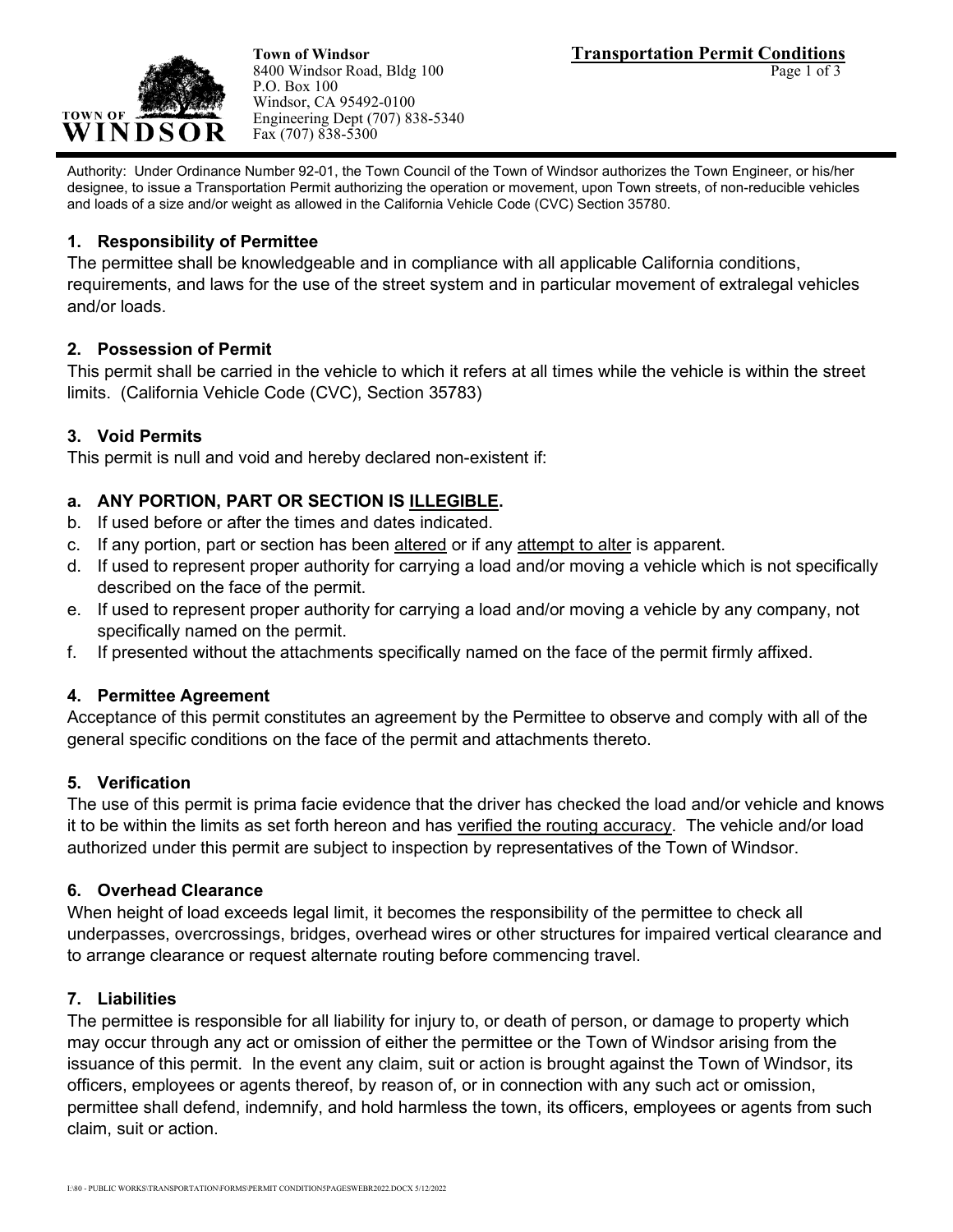

P.O. Box 100 Windsor, CA 95492-0100 Engineering Dept (707) 838-5340 Fax (707) 838-5300

# **8. Repair of Damage**

In accepting this permit, the permittee agrees to repair at his own expense and to the satisfaction of the Town of Windsor, any damage to street appurtenances or structures resulting from travel under this permit. Notwithstanding, work or repair may be done by Town of Windsor forces at the option of the Town, the cost to be borne by the permittee. In the event of damage to Town street facilities such as bridges, traffic signals, light standards and other appurtenances, a written report must be filed with the Town within 72 hours after such damage has been done. Failure to make this report will be considered cause for cancellation of all permit privileges pending a satisfactory arrangement with the Town for repair or replacement of the damaged facility.

# **9. Accident Reporting**

Accidents occurring while operating under permit and requiring a report to the Department of Motor Vehicles under CVC Section 16000 shall also be reported to the Town of Windsor. A copy of the permit and accident report shall be mailed to Town of Windsor, Engineering Department, P O Box 100, Windsor, CA 95492- 0100 within 30 days of the date of the accident. Failure to mail these copies will be considered cause for cancellation of all permit privileges.

# **10. Reducible Loads**

- $\frac{1}{2}$  This permit is issued for the movement of an Extralegal Load as defined in CVC 320.5 when loaded at its least dimensions.
- \$ This permit is automatically canceled if the permitted dimensions and weight can be reduced to legal limits by repositioning and/or practical removal of a part, portion, or unit therefrom.
- $\varsigma$  This permit does not authorize extralegal weight if the load can be repositioned to stay within legal axle or axle group weights authorized in CVC 35551 or 35551.5. If the load cannot be repositioned, the weights shown on the permit are authorized.
- \$ Other items may be hauled in addition to the permitted item provided they do not exceed the dimensions of the vehicle or permitted item(whichever is greater) and the loaded vehicle is for legal axle and gross weights.
- $\frac{1}{2}$  Overheight permits shall not be issued for items transported on a conventional flat deck trailer unless the deck is needed to support a long fragile load or a long load that would cause unbalanced axle group weights.

# **11. Moving In Inclement Weather**

Movement shall not occur in snow, fog, rain or wind when visibility is restricted to less than 1,000 feet (304.8 meters). Movement is prohibited when road surfaces are hazardous due to rain, ice, snow or frost, or when use of tire chains is mandatory. In addition, manufactured housing shall not move when the velocity of the wind is such that it caused the vehicle being towed to whip or swerve from side-to-side or fail to follow substantially in the path of the towing vehicle.

Any accident caused by excessive wind or weather conditions shall be considered a prima facie violation of this condition.

# **12. Lane Use**

When practical, the vehicle shall be kept in the far right lane of the street and shall not encroach on street shoulders except where necessary to allow trailing traffic to pass.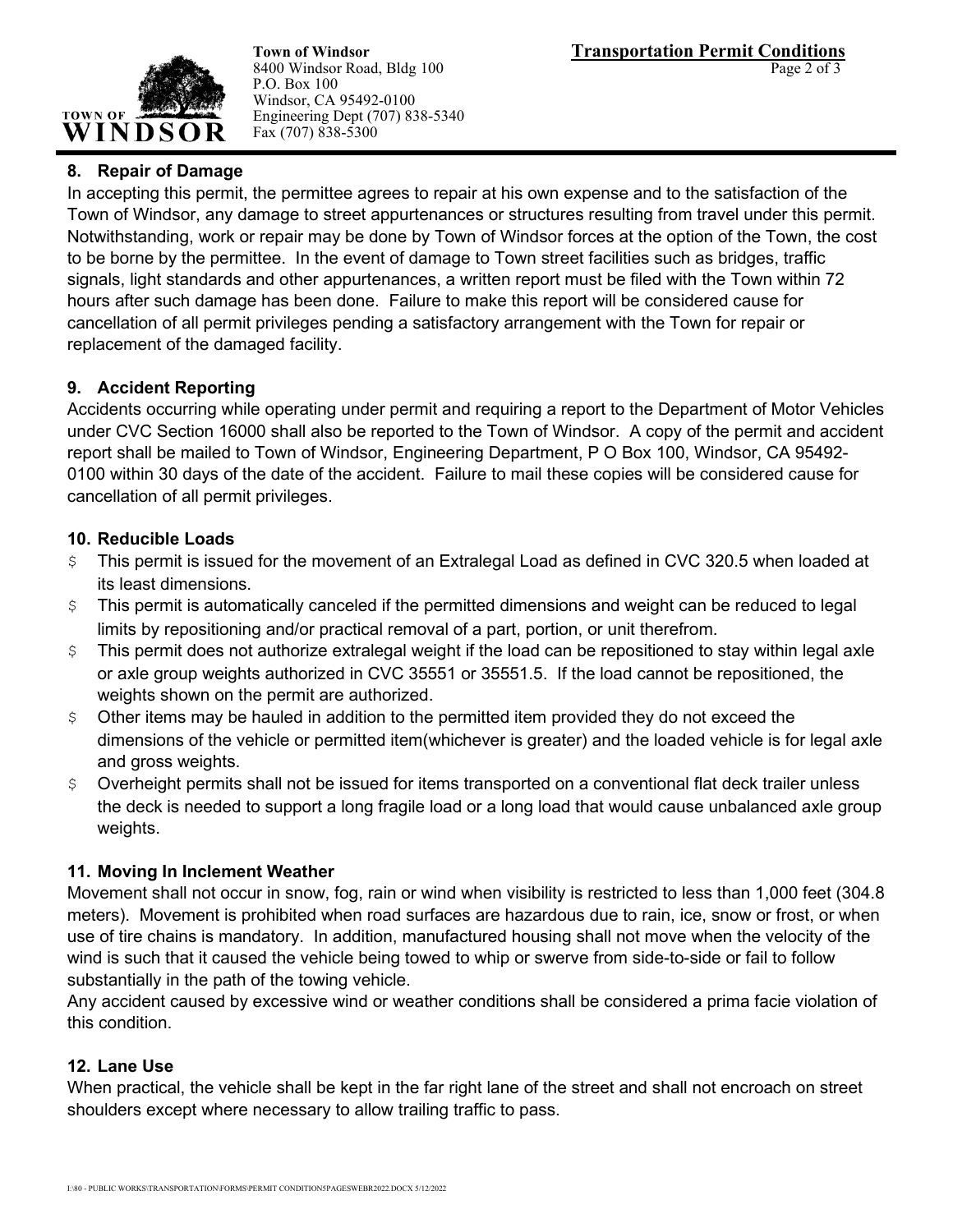

8400 Windsor Road, Bldg 100 P.O. Box 100 Windsor, CA 95492-0100 Engineering Dept (707) 838-5340 Fax (707) 838-5300

# **13. Scales and Inspection Facilities**

Every driver of an extralegal vehicle or permitted load when operation on a Town street shall be subject to CVC 2813 and shall stop at all operational scales and inspection facilities.

# **14. Moving In Convoy**

Movement in convoy shall not be permitted unless specified on the face of this permit.

# **15. Towing Disabled Permit Vehicles**

Disabled extralegal vehicles or extralegal combinations of vehicles, whose movement is authorized by a transportation permit, or any disabled legal vehicle or legal combination of vehicles which because of damage has incurred distortion in width or height thereby causing an excess in legal dimensions may only be moved at the direction of a peace officer. Disabled overweight permit vehicles/loads shall only be authorized movement by a peace officer to a point where the street has been safely cleared. Movement of the permit vehicle/load beyond this point shall be completed under the authority of a City, County or State transportation permit, whichever is applicable. Single trip permits for towing permit vehicles shall require reduction of the disabled combinations to the least dimension possible.

# **16. Tires**

Tires on permitted vehicles shall comply with the California Code Regulations Title 13, commencing with Section 1082 of Article 14. Permitted axle or axle group weights shall not exceed the rated capacity marked on the tire sidewall.

# **17. Curfew Maps** *not applicable - Windsor is out of the curfew limits*

Permit movement of loads and/or vehicles over 10 feet in width are not authorized Monday through Friday on State highways in the shaded area on the Curfew Maps during the hours indicated.

# **18. Warning Signs and Flags**

All loads/vehicles over 8'-6" in width, 80 feet in length or more than 10 feet of overhang shall display warning signs. Sign shall be posted on the front and rear of the vehicle or on the front of the lead vehicle and the rear of the back trailer with multi-vehicle combinations. Signs shall have black letters on a yellow background and comply with Section 502.9 of the Caltrans ATransportation Permit Manual@. Flags shall comply with Section 25104 of the CVC.

# **19. Movement During Darkness**

Darkness is defined in Section 280 of the CVC as being any time from one-half hour after sunset to one-half hour before sunrise. Reference to sunset and/or sunrise on the permit includes this one-half hour grace period before and after sunrise and sunset.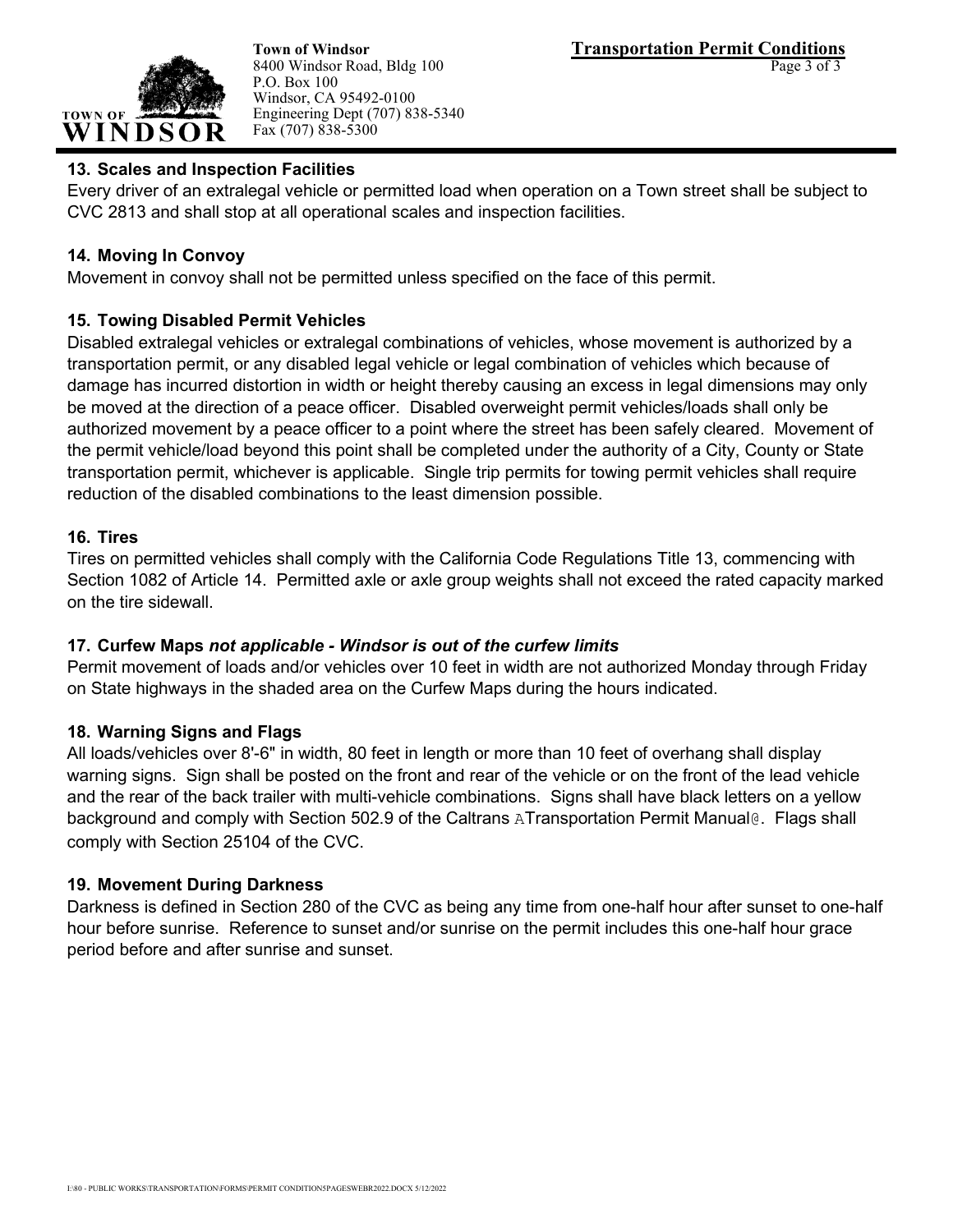# **Pilot Car Table**

|                                                                            | Load or Vehicle Width |             |                | Vehicle<br>Combination |                |                |              |
|----------------------------------------------------------------------------|-----------------------|-------------|----------------|------------------------|----------------|----------------|--------------|
| <b>Route Classification</b>                                                | Over<br>10'           | Over<br>11' | Over<br>12'    | $13' - 1"$<br>14'-6"   | Over<br>85'    | Over<br>100'   | Over<br>120' |
| Multilane roadways or 2 lane with<br>12' lane plus 4' shoulder or more     |                       |             | 1              | 1                      |                |                |              |
| 2 lane with 12' width plus any or no<br>shoulder                           |                       |             | 1              | $1*$                   |                | 1              |              |
| 2 lane with 10' width plus any or no<br>shoulder (some less than 10' lane) | 1                     | 1           | $\overline{2}$ | 2                      | $\ast$         | 1              | 2            |
| 2 lane with less than 10' lane width                                       | 2                     | 2           | $\overline{2}$ | 2                      | $\overline{2}$ | $\overline{2}$ | 2            |

∗ 1 pilot car for multilane

2 pilot cars for 2 lanes

Notes:

- 1. If significant encroachment occurs with loads or combinations; pilot car(s) shall be required
- 2. One additional pilot car shall be required for slow moving vehicles or slow moving vehicles with loads
- 3. CHP Required if crosses a double yellow center line onto on-coming traffic. (Red Class Bridges on Old Redwood Highway need a CHP escort due to the 11ft. width).